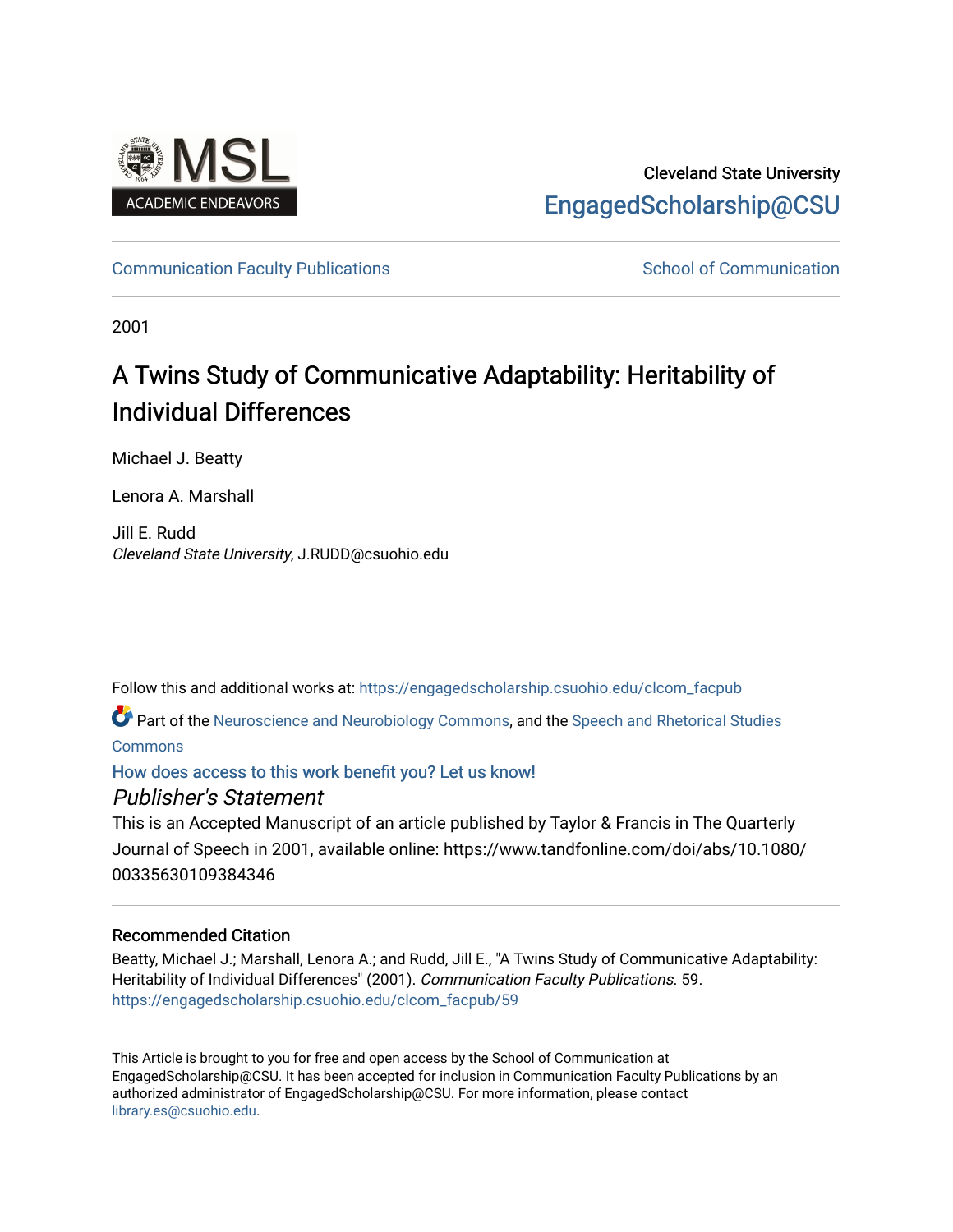## A Twins Study of Communicative Adaptability: Heritability of Individual Differences

Michael J. Beatty, Lenora A. Marshall, & Jill E. Rudd

 $A$  few years ago, Beatty and McCroskey (1997, 1998) proposed a model of commu-<br>nication theory and research within which stable individual differences in communication behavior represent individual differences in activation thresholds of neurological systems thought to underly communication traits. The anatomic features of the neurobiological systems associated with communication apprehension (Beatty, McCroskey, & Heisel, 1998) and trait verbal aggressiveness (Beatty & McCroskey, 1997; Valencic, Beatty, Rudd, & Dobos, 1998) were specified in a series of essays. Informed by the accumulating research literature in the emerging field of psychobiology, Beatty and McCroskey posited the neurobiological systems as mostly, although not exclusively, products of genetic inheritance. As such, Beatty and McCroskey's model assigns a limited role to strategic adaptation in social situations (Beatty & McCroskey, 2000a, 2000b; Beatty, McCroskey, & Valencic, 2001). With respect to human adaptability, Beatty and his associates suggested that (1) considerable variance exists among communicators' adaptability and (2) adaptability, itself a trait, is mostly inherited.

The purpose of the present investigation was to provide empirical evidence regarding Beatty and McCroskey's hypothesis about communication adaptability. One widely used approach to estimating heritability relies on the comparison of correlations between variables for identical and fraternal twins (e.g., Hughes & Cutting, 1999). Although estimating heritability by comparing correlations for identical and fraternal twins has attracted some criticism (e.g., Hoffman, 1991), recent defenses of the design have provided satisfactory responses to the issues.<sup>1</sup> Hughes and Cutting  $(1999)$ , for instance, pointed out that the twins design allows researchers "to assess the bottom line of transmissible genetic effects on behavior, regardless of the number of genes involved, the complexity of their interactions, or the influence of nongenetic factors" (p. 429). Furthermore, "The twins design is elegantly simple, and hinges on the fact that monozygotic (MZ) twin pairs are genetically identical, but dizygotic (DZ) twin pairs share an average only 50% of their genes. Doubling the difference between MZ and DZ within-pair correlations therefore provides an estimate of the proportion of trait variance attributable to genetic influences (the *heritability* for that trait)" (p. 429).<sup>2</sup> These features led Martin, Boomsma, and Machin (1997) to describe the twin design as "the perfect natural experiment" (p. 387). In the present study, estimates of the genetic influence on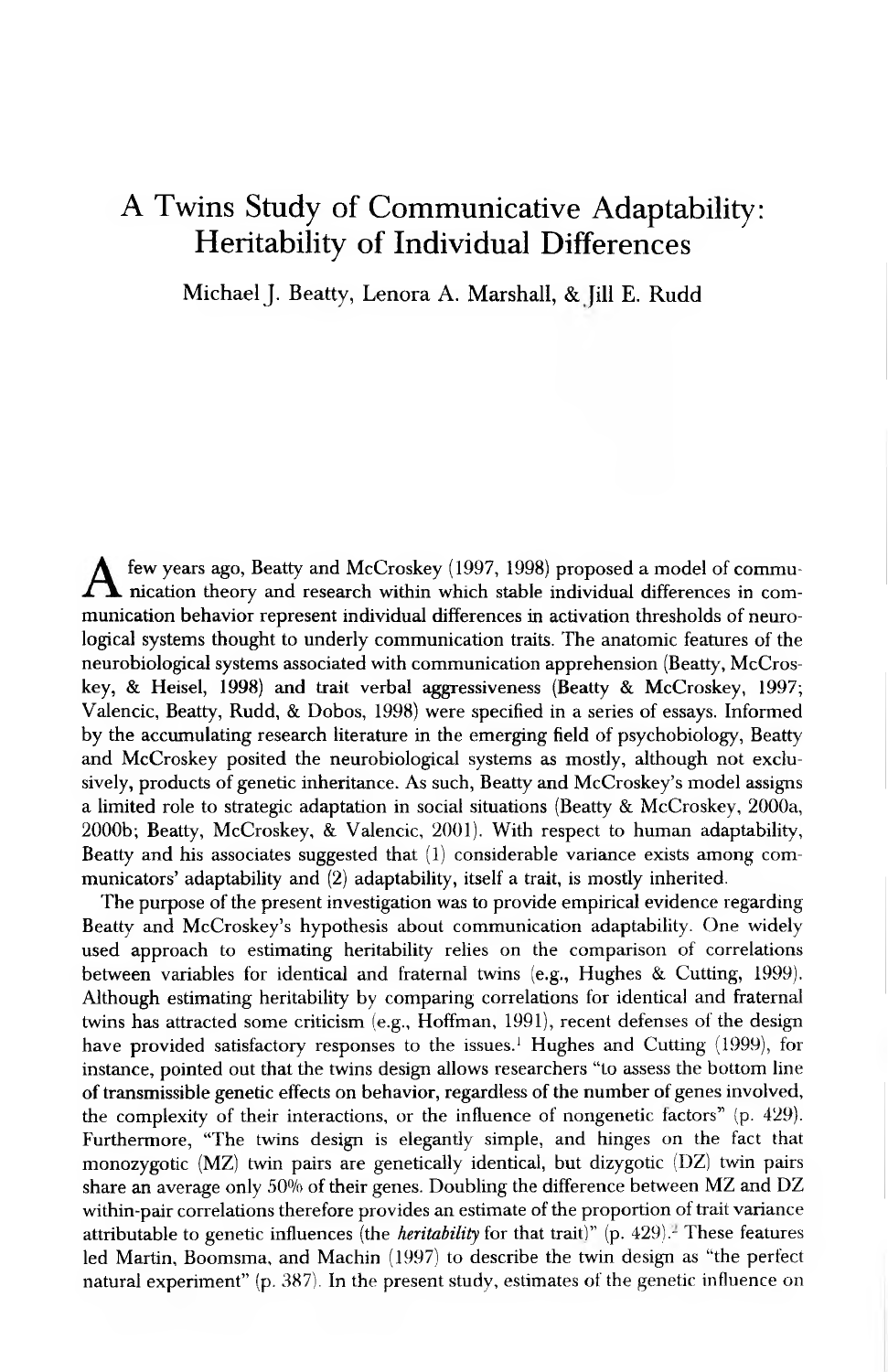communicative adaptability (Duran, 1983, 1992) were calculated from within-pair correlations for identical (monozygotic) and fraternal (dizygotic) twins.

#### Conceptual Framework

#### *Adaptation Construct*

Certainly, the notion that humans differ in their inclination to adapt to situational contingencies during social interaction is a familiar one to communication scholars. Several scholars have presented data in support of the proposition. Snyder (1974) referred to "self monitoring," Hart and his colleagues (Hart & Burks, 1972; Hart, Carlson, & Eadie, 1980) studied "rhetorical sensitivity," Delia and Clark (1977) investigated "listener adapted messages" and Duran (1983, 1992) developed a construct and measure of "communicative adaptability." Although subtle but important differences exist among the constructs, all share in common the recognition that the degree to which communicators adjust in social settings is unevenly distributed across the population.

In developing their communibiological perspective, Beatty and McCroskey (2000a, 2000b) addressed the apparent paradox of "hard-wired," genetically limiting neurobiological mechanisms on the one hand and human adaptability on the other. They proposed that communicative adaptability, like many other traits, represents manifestations of inherited neurobiological systems. Acknowledging that humans are an adaptive species in the evolutionary sense does not entail the conclusion that most humans are able to strategically adjust their behavior in response to immediate situational demands. The kind of adaptation discussed by evolutionary biologists, sometimes called *biological adaptation* (e.g., Hettema, 1993), refers to the incremental changes in the characteristics of a species, that occur over generations, in its efforts to survive crises imposed by the environment. As such, the characteristics of a species at any particular point in time are more the product of natural selection than strategic adaptation (Darwin, 1859). Individual members' efforts to cope with challenges posed by immediate circumstances are referred to as *social adaptation* (Hettema, 1993). Conceptually, communicative adaptability can be viewed as a form of social adaptation. Like social adaptation, communicative adaptability (1) involves strategic dimensions (e.g., use of wit) and emotional reactivity (e.g., social composure) and (2) emphasizes individual differences in the capacity to adapt to immediate surroundings. Based on the distinction between biological and social adaptation, it is not inconsistent to accept the evolution of human capacities to adapt, and, at the same time, question whether humans in general adapt their communication behaviors within the context of daily interactions.<sup>3</sup>

Although the heritability of communicative adaptability has not been studied directly, there is some indirect empirical evidence for Beatty and McCroskey's hypothesis. First, findings from twins research indicate that dimensions of communicator style (Norton, 1978), which are correlated with communicative adaptability, are highly heritable (Horvath, 1995). For example, Horvath (1995) found that the relaxed dimension was 62% heritable, the open dimension was 78% heritable, the communicator image dimension was 66% heritable, and the dominant dimension was 50% heritable. Second, other traits that could be viewed as components essential to adaptation during social interaction have also been shown to be highly heritable. In their study of identical and fraternal twins, Ruston, Fulker, Neal, Nias, and Eysenck (1986) found that empathy and nurturance, seemingly related to the social confirmation dimension of the CAS (sample items, "while I'm talking, I think about how the other person feels," and "I try to make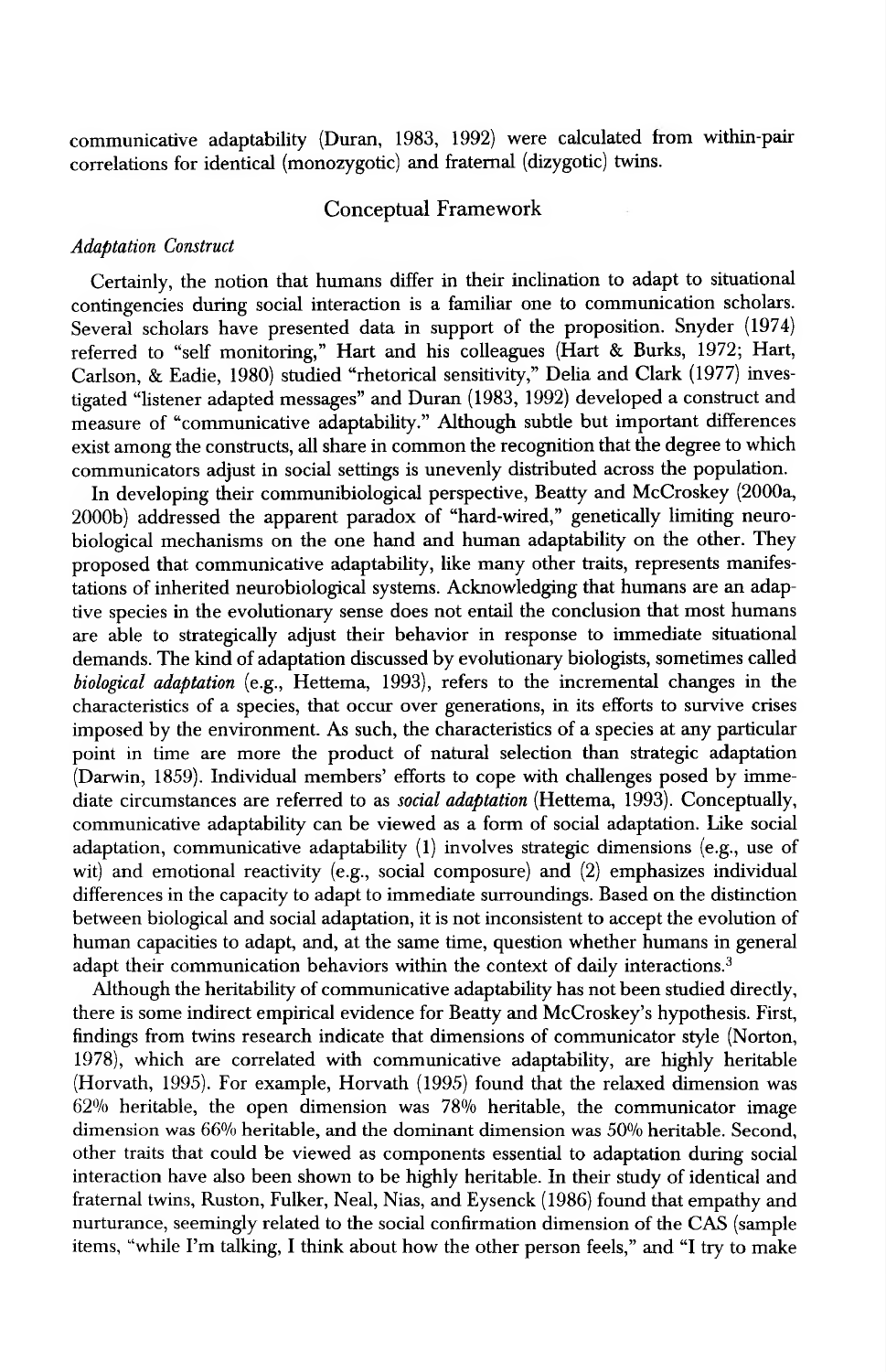the other person feel important"), were 68% and 70% heritable. Horvath (1998) reported that sociability, which seems related to the social experience dimension of the CAS, was 74% heritable, and that distress and fearfulness, which are similar to the social composure dimension of communicative adaptability, were 94% and 60% heritable. Similarly, also using a twins design, Hughes and Cutting (1999) found that "the ability to understand other minds . . . (which) enables children to adapt to their social worlds" (p. 429) was approximately 67% heritable. Overall, many of the psychological and communicative mechanisms underlying adaptability during social interaction appear lo display considerable genetic influence.

#### *Research Question*

Studies conducted for the purpose of investigating the possible extent of genetic influence on variables do not involve hypothesis testing in the manner traditionally presented in the communication research literature. Rather, researchers pose questions regarding the degree of influence attributable to heredity. Although computing correlations is involved when deriving heritability estimates from twins data, the statistical significance of the coefficients, while often theoretically interesting, is less important than the magnitude of the difference between correlations for identical and fraternal twins. In an effort to empirically examine Beatty and McCroskey's claim, the following research question was posited: *To what extent is communicator adaptability heritable?*

The significance of the research question resides in part in its implications for the "communibiological paradigm" (Beatty & McCroskey, 1997, 1998; Beatty, McCroskey, & Valencic, 2001). If communication adaptability is largely genetic in origin, then Beatty and McCroskey (2000b) have provided at least a partial explanation for the observation of individuals' apparent ability to adjust their behavior: Communicators can adapt but only to the extent they are genetically programmed to do so. However, the less heritable communication adaptation appears to be, the weaker Beatty and McCroskey's argu ment. Although no single study can provide definitive proof for any claim, the present study poses an important empirical test of Beatty and McCroskey's proposition.

#### Method

#### *Participants*

*Sampling procedure.* Initially, 390 twins attending the "Twins' Day" festival, an annual event held in Twinsburg, Ohio, were contacted and invited to participate in the present study. Ultimately, complete sets of data were available for 210 participants (105 twin pairs), representing 30 U.S. states. Of these respondents (*M* age = 41.76, Male = 56, Female =  $154$ ),  $62$  pairs were identical and  $43$  pairs were fraternal twins, which constitutes a slightly more balanced sample ratio of MZ to DZ twins than is typical of twins studies (Lykken, 1982).

*Confirmation ofzygosity.* In an effort to confirm participants' self-reports of whether they were identical (monozygotic) or fraternal (dizygotic) twins, analysis of physical differences, twin confusion, and overall impressions from questionnaire responses were conducted. In previous research, examining twins' responses to questions from this combination of factors has yielded high degrees of agreement (95-97%) with diagnoses of zygosity achieved through blood typing  $(e.g., Spitz et al., 1996)$ . The diagnosis of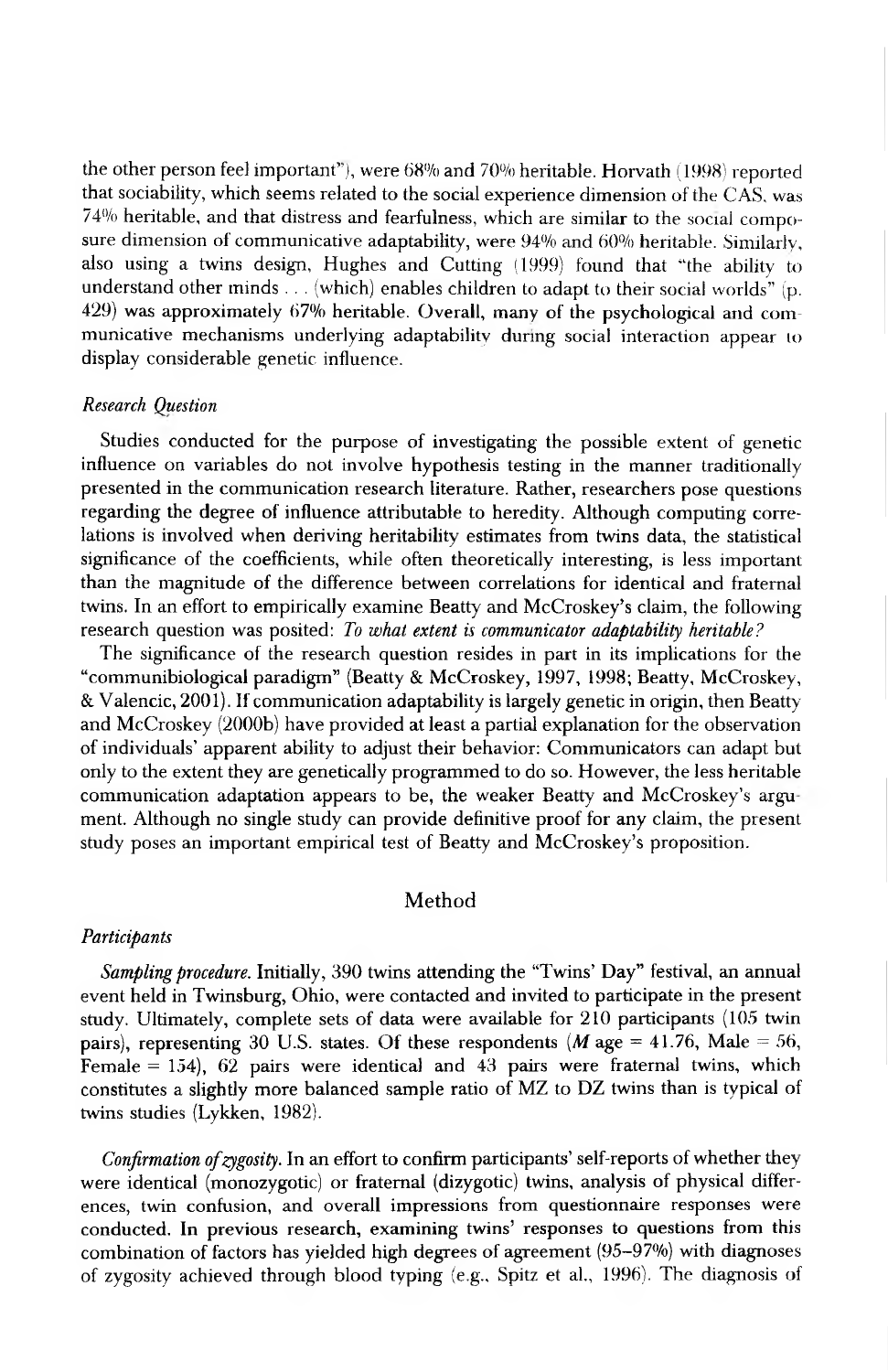zygosity based on the physical appearances and twin confusion data alone produced unambiguous classification of participants' zygosity for 100 of the 105 pairs, with the zygosity of the remaining five pairs determined through the analysis of overall response patterns using the procedures described by Claridge, Center, and Hume (1973). The overall impression was based on the impressions of two raters who achieved high agreement (100%) regarding their independent classification of whether the pair was identical or fraternal.

#### *Communicative Adaptability*

Duran and Kelly's (1988) 30-item version of the Communicative Adaptability Scale (CAS) was used to measure adaptability in the present study. Although in previous research, the CAS has been shown to be multidimensional, the number and content of the factors seems to depend on the sample (Duran, 1992). Following the general recommendation that the factor structure of the CAS should be established for a particular sample, especially for samples of noncollege populations (Duran, 1992), we submitted the CAS to factor analysis in the present study.

In light of the objective of determining heritability, it was essential to produce uncorrelated variables. Otherwise, it is impossible to separate direct and indirect (due to collinearity from other variables) genetic influences. Although CAS factor structures were derived through oblique rotation in the development studies (Duran, 1983; Duran & Kelly, 1988), orthogonal rotation was performed in the present study because estimates of the unique influence of genetics on a set of variables are blurred when those variables are intercorrelated. Orthogonal rotation reduces the data to a set of relatively uncorrelated factors, leading to a cleaner factor by factor analysis of heritability. Because interfactor correlations in previous research (See, Duran, 1992) have been as high as .53 for some factors (e.g., "social experience" and "social confirmation"). Therefore, the unrotated matrix was examined prior to executing rotational procedures to protect against producing a "forced" factor structure.

Analysis of the unrotated factor matrix indicated that only 22 of the 30 items posted their absolute highest factor loading on a factor other than the first factor. In addition, the pattern of loading for the unrotated matrix indicated clusters of items rather than random disbursement across factors. Following McCroskey and Young's (1979) guidelines, a unidimensional interpretation of the matrix was rejected, and orthogonal rotation was performed. Criteria for interpreting the rotated factor solution were: (a) a primary loading of a least .60 and no secondary loading greater than .40 was required to consider an item loaded on a factor and, (b) at least two items meeting the loading criteria and an eigenvalue of at least 1.00 was required to define a set of items as a factor.

The principal components factor analysis, followed by varimax rotation and interpreted in light of the preceding criteria, produced a five-factor model accounting for 63.9% of the total variance. Factor 1, labeled "Social Composure" consisted of six items and accounted for 16.94% of the variance (primary factor loadings ranged from .80 to .65; secondary loadings ranged from .00 to .22; Eigenvalue = 3.90). Specifically, the items were: "My voice sounds nervous when I talk with others," "I feel nervous in social situations," "I enjoy meeting new people," "In most social situations I feel tense and constrained," "I like to be active in different social groups," and "I am relaxed when talking to others." The alpha reliability coefficient was .87 for this factor  $(M = 21.46$ ,  $sd = 4.28$ .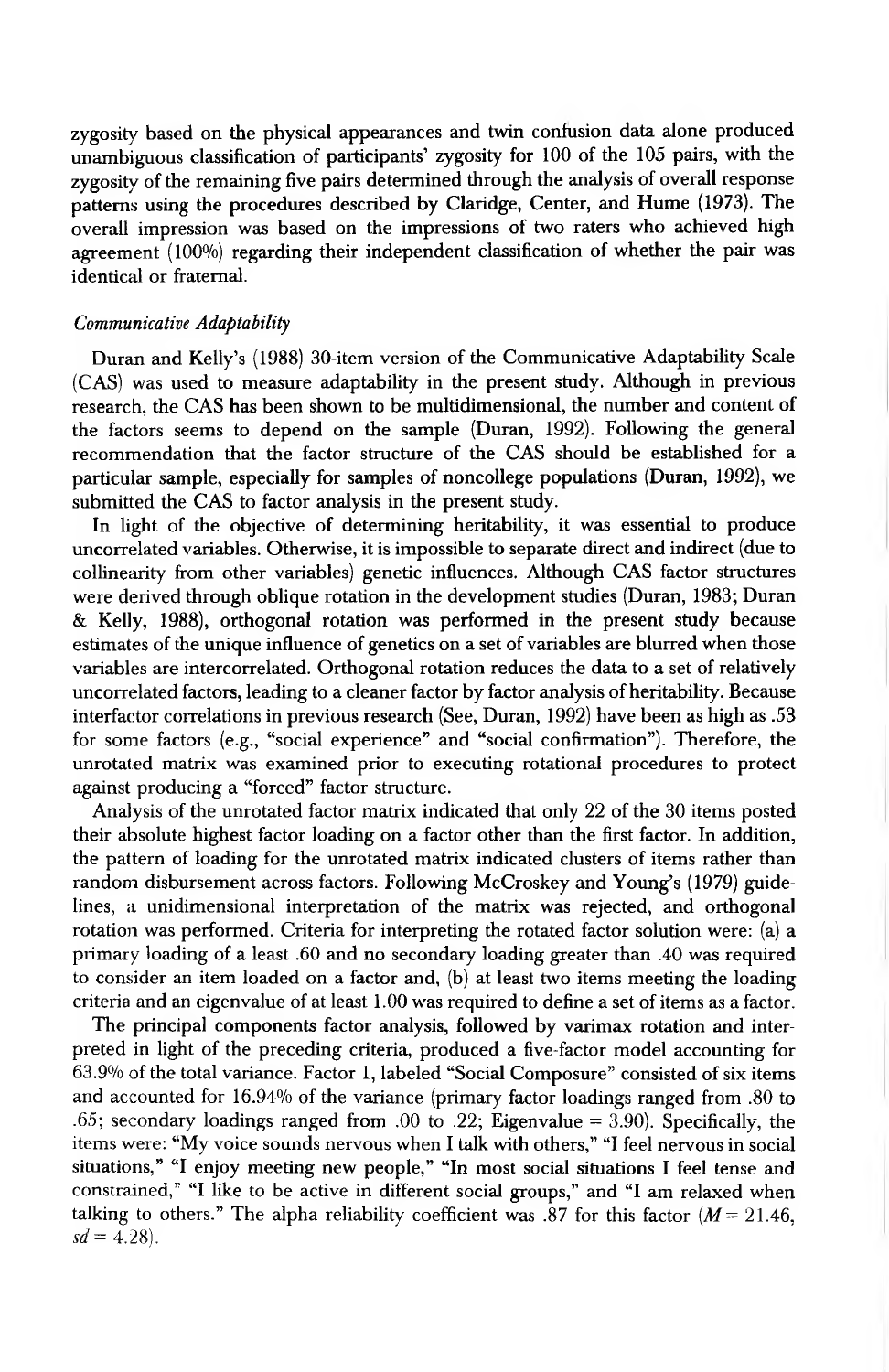Factor 2, labeled "Wit," consisted of five items (primary factor loadings ranged from .86 to .68; secondary loadings ranged from .19 to .05; Eigenvalue = 2.97). These items were: "When I am anxious, I often make jokes," "When I embarrass myself I often make a joke about it," "I often make jokes when in tense situations," "When someone makes a negative comment about me, I respond with a witty comeback," and "People think <sup>I</sup> am witty"  $(M = 14.48, sd = 4.09; alpha reliability coefficient = .83)$ .

The third factor, labeled "Articulation," accounted for an additional 12.64% of the variance (Eigenvalue  $= 2.91$ ). The five items forming this factor were: "I have difficulty pronouncing some words," "I sometimes use one word when I mean another," "<sup>I</sup> sometimes use words incorrectly," "At times I don't use appropriate verb tense" and "When speaking I have problems with grammar." The primary loadings for items on this factor ranged from .81 to .71, secondary loadings ranged from .00 to .19, and the alpha reliability coefficient was .81  $(M = 18.72, sd = 3.20)$ .

"Social confirmation," the fourth factor, consisted of four items and accounted for an additional 10.87% of the variance (Eigenvalue  $= 2.50$ ). The items were: "I try to make the other person feel important," "While I'm talking I think about how the other person feels," "I try to be warm when communicating with another," and "I try to make the other person feel good,"  $(M = 15.90, sd = 2.32, alpha reliability coefficient = .78)$ . The primary factor loadings ranged from .79 to .70 and the secondary loadings ranged from .06 to .24.

The fifth factor, labeled "Appropriate Disclosure," consisted of three items, accounting for an additional 10.54% of the variance (Eigenvalue  $= 2.43$ ). These items were: "When I self-disclose, I know what I am revealing," "I know how appropriate my self-disclosures are" and "I am aware of how intimate my disclosures are." The primary loadings ranged from .85 to .78 and the secondary loadings ranged from .01 to .19  $(M = 11.77, sd$  2.08, alpha reliability coefficient = .84).

#### *Procedures*

In general, the procedures used by Horvath (1995) were followed in the present study. Accordingly, participants were approached by one of two female researchers, and then recruited for participation in the present study. The researchers informed the potential participants that the study was university affiliated and approved by the human subjects committee. Names, addresses, and phone numbers were recorded for those who volunteered. Two weeks following the festival, participants were contacted by phone and told to expect a packet of materials pertaining to the research project. A packet containing a cover letter reaffirming the university affiliation, an informed consent form, the questionnaire presenting the CAS items, the zygosity questions and demographic inquires, and a stamped, addressed envelope for returning the materials, was mailed to each potential participant. Anonymity was ensured, using numbered questionnaires for the purpose of matching twins' responses.

In an effort to increase response rate, each participant was contacted by phone to emphasize the importance of their contribution to the research, and to remind participants not to collaborate with their twins when responding to questionnaire items. The response rate was 65.6% in the present study. Furthermore, all of the participants reported having responded to the items independent of communication with their twins.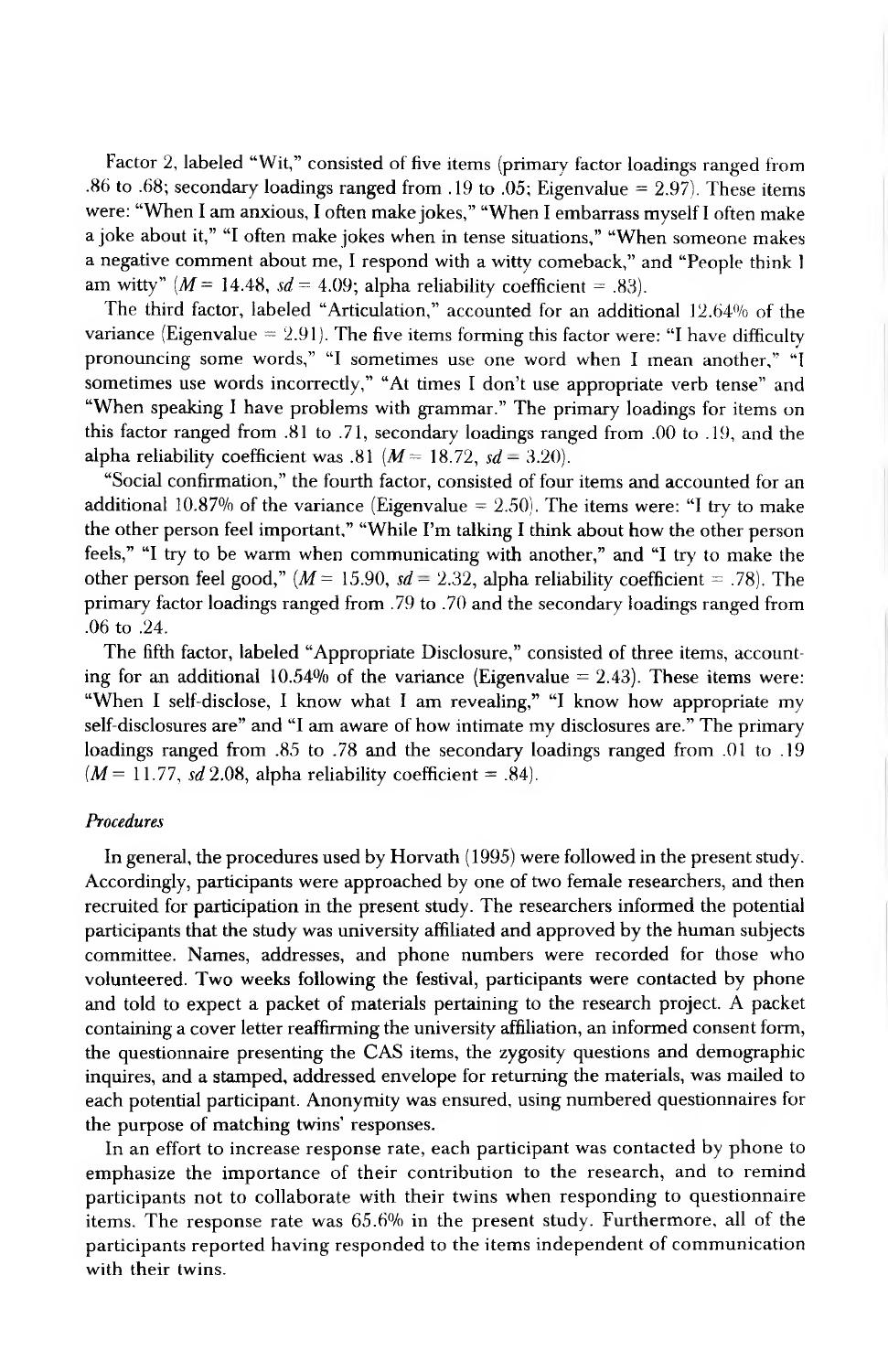#### Results

Pearson product-moment correlation coefficients were calculated for both identical (MZ) and fraternal (DZ) twins for each of the five CAS dimensions. Although both disattenuated and attenuated correlation coefficients are reported in Table 1, heritability estimates were based on disattenuated coefficients, eliminating the differential effects of measurement error on estimates. As reported in Table 1, the genetic influence on communicative adaptability varied greatly across the dimensions. Applying the commonly accepted formula (e.g., Falconer, 1989), in which the difference in MZ and DZ correlations is doubled, resulted in the following estimated proportion of variance in each CAS dimension attributable to genetic sources: Social Composure  $= .88$ , Wit  $=$ .90, Articulation = .00, Social Confirmation = .36, and Appropriate Disclosure = .00.

#### Discussion

The purpose of the present study was to derive estimates of the heritability of communicative adaptability from data collected through the use of a twins design. Heritability estimates spanned a wide range across the dimensions of communicative adaptability. The results of the present study have important implications for communication theory and research in general and for the communibiological perspective in particular.

#### *Implicationsfor Communibiological Theory and Research*

With respect to the theoretical yields of the present study, the implications are two-fold. First, the results for social composure and wit, indicating that both dimensions are highly heritable, corraborate Beatty, McCroskey, and Heisel's (1998) projection regarding the heritability of communication apprehension and related constructs. When the item content for social composure and the attenuated correlation coefficient of .68 between a version of the social composure factor and a measure of communication apprehension (CA) reported in previous research (Duran, 1983) are considered, the finding that social composure was 88% heritable supports Beatty et al.'s assertion that the heritability of CA may be a high as 80%.

TABLE <sup>1</sup>

Attenuated and Corrected Correlation Coefficients for MZ and DZ Pairs and Heritability Estimates (*H*2) for Each CAS Dimension

|                        | Correlations    |           |       |
|------------------------|-----------------|-----------|-------|
|                        | <b>MZ</b> Pairs | DZ Pairs  | $h^2$ |
| Dimension              |                 |           |       |
| Social Composure       | .69(.76)        | .28(.32)  | .88   |
| <b>Wit</b>             | .60(.72)        | .22(.27)  | .90   |
| <b>Articulation</b>    | .36(.44)        | .37(.46)  | .00.  |
| Social Confirmation    | .20(.26)        | .06(.08)  | .36   |
| Appropriate Disclosure | .34(.40)        | .40 (.48) | .00   |

*Note.* Coefficients in parentheses are corrected for attenuation. Heritability estimates are zero for any trait in which the DZ correlation coefficient is equal to or larger than to MZ coefficient. Degrees of freedom are 62 and 43 for the MZ and DZ pairs, respectively.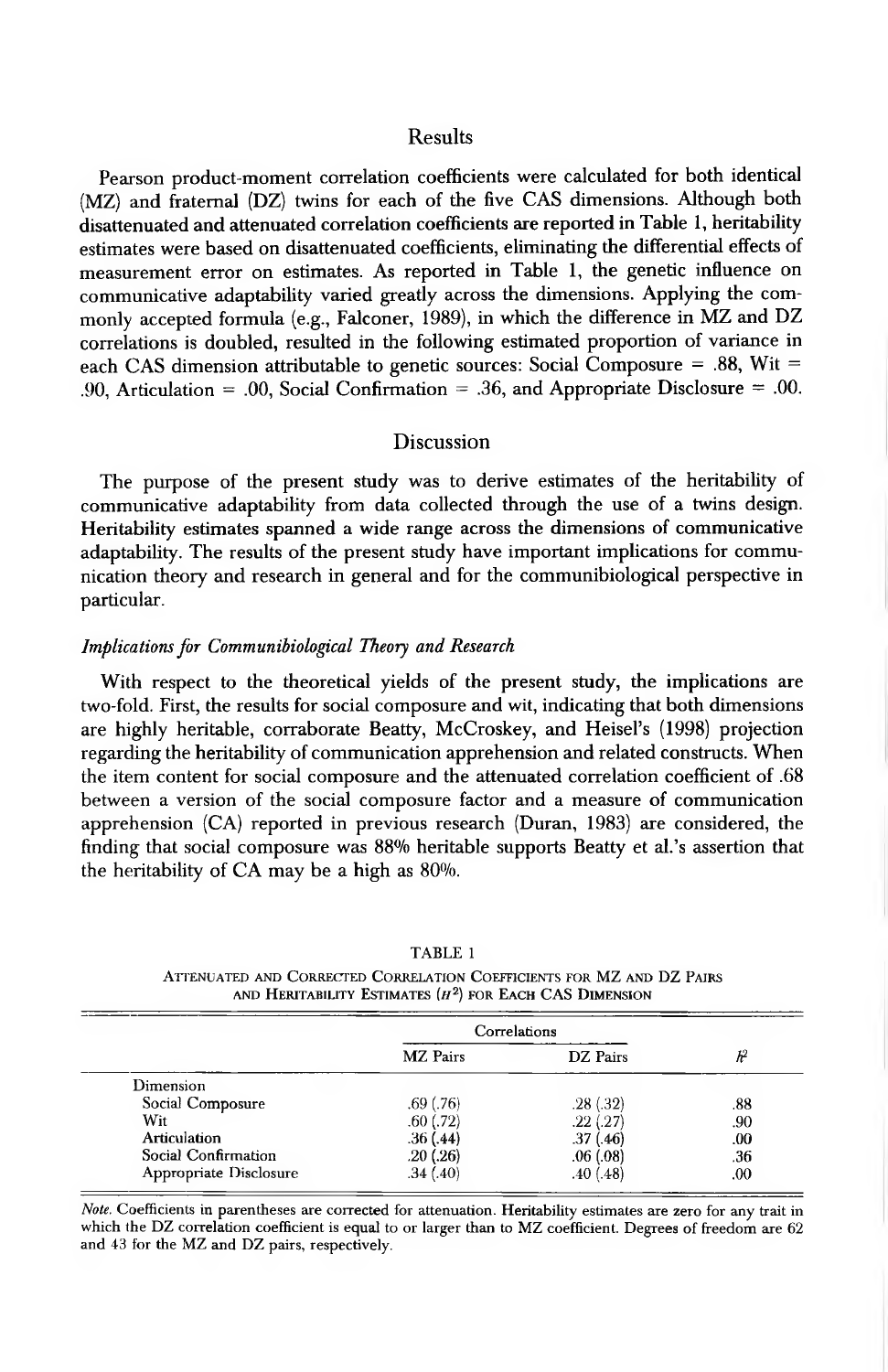<sup>1</sup> he wording of the item pool for the social composure factor is important. Except for one item, the social composure items reference "nervousness," "relaxation," or "ten sion" in social situations. Although we retained the "social composure" label that Duran originally assigned to the factor, we could have alternatively referred to the item set as "social nervousness" or "social anxiety." Reinforcing the extrapolation to CA, correcting the correlation coefficient for attenuation reported by Duran (1983) produces a correlation coefficient of approximately .80 between social confirmation and CA, indicating a high degree of empirical overlap between the two measures. Given that the correlation coefficient not its square indicates the percentage of shared variance for concurrent validity coefficients (Ozer, 1985), it is unlikely that the heritability estimate would have been substantially less for CA than for social composure, especially in light of the item content.

In a similar way, the strong influence of genetic inheritance on wit is informative about Beatty and his associates' perspective. It is noteworthy that all but one of the items that loaded on this factor assess the inclination to employ wit in response to anxiety, embarrassment, or conflict. The contextualization of wit within the item set might be viewed as confounding a witty disposition with the tendency to employ wit as a coping strategy during episodes of social discomfort. However, because the purpose of the  $\overline{CAS}$ was to measure adaptability rather than a tendency to be humorous in general, the social context information was essential. While the findings for social composure suggest that the predisposition to experience emotional distress during social interaction is largely inherited, the findings for wit indicate that at least one coping behavior in response to social distress is also heavily influenced by genetic endowment. If we understand wit as a verbal manifestation of intelligence, the theoretical significance of the rather large heritability coefficient for wit (.90) can be appreciated. General intelligence is among the most heritable traits studied in the personality literature (Lykken, 1995; Segal, 1999). Studies of identical twins raised apart, for example, have consistently produced correlation coefficients in the .75 range for IQ (Lykken, 1995). It should not be surprising, therefore, that wit is also highly heritable.

Second, the findings for the remaining three dimensions of adaptability, (social confirmation, articulation, and appropriate disclosure) complicate theoretical matters but raise interesting questions for future research. Social confirmation was 36% heritable on the basis of the present data. Although in most studies, accounting for 36% of the variance would be interpreted as a strong effect, the influence of genetics on social confirmation was somewhat less than for social composure and wit. Moreover, the estimate for social confirmation is far less than would be expected based on Beatty and McCroskey's (1998) assessment of the impact of heredity on traits in general.

Articulation and appropriate self-disclosure appear to have no genetic contribution to their development. The magnitude of the correlations for both sets of twins on these dimensions, given no apparent genetic influence, indicates some effect of shared environment. What accounts for the huge differences in heritability estimates among factors of the same instrument, given that all correlations were corrected for attenuation? One difference between social composure, wit, and to a lesser extent social confirmation, and the other two factors might involve an affect-performance distinction. Social composure focuses on how respondents feel during social interaction and wit deals with attempts at humor during uncomfortable encounters. Articulation and appropriate self-disclosure include effectiveness or correctness as criteria for agreement with an item. Social confirmation seems to consist of a mix of affect and performance. It mav be that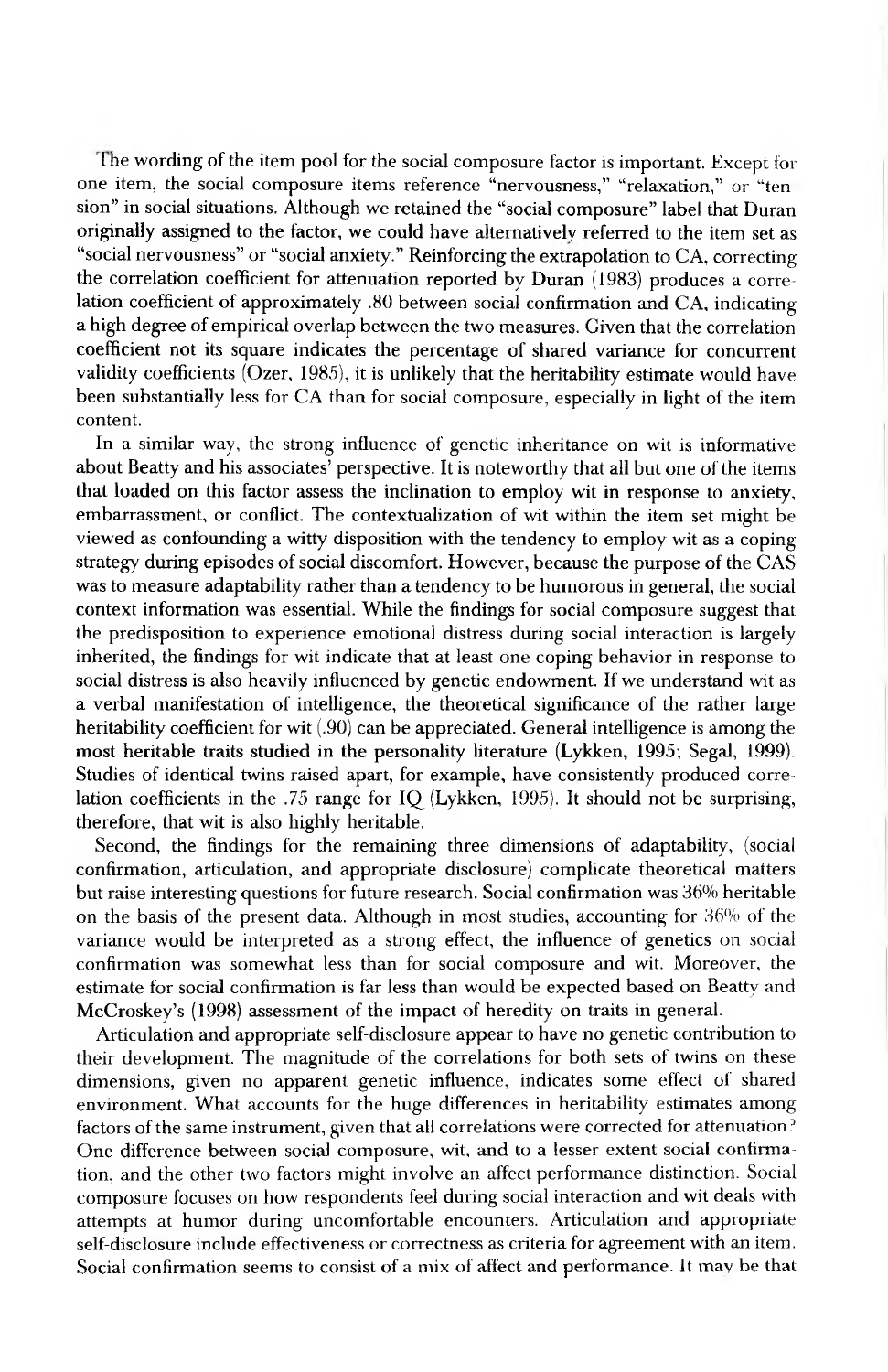affect and coping strategies during discomfort are largely genetic in origin whereas language-related skills are not. This interpretation is consistent with the notion, for example, that humans are neurobiologically programmed to engage in language but the specific language and the rules for engagement are social products (e.g., Chomsky, 1986).

Before assigning theoretical meaning to findings that indicate no effect, however, methodological explanations must be explored. One methodological complication regarding the differential heredity estimates among the factors concerns the knowledge needed to accurately respond to scale items. For instance, the scale items for social confirmation and wit require only self-knowledge regarding how the respondent feels during social interaction and, perhaps in the case of wit, what the respondent attempts to do. There are no inquiries within the wit items that require an assessment of whether witty comments were perceived by others as effective. In contrast, respondents can only report self-perception of how articulate they are in social situations and whether their self-disclosures are appropriate. Accurately self-assessing those functions probably requires feedback from others regarding competence and appropriateness. Thus, if twins circulate in different social groups and receive different feedback regarding their performance, they would be expected to respond differently to self-report scales even though their actual behaviors might be nearly identical. If the items measuring wit, for example, focussed on the effectiveness of respondents' attempts, the heritability estimate might have been much less than .90. Items tapping emotional reactions, such as those related to social composure require only self-perceptions. Although it may well be that articulation and wit are not influenced by genetic inheritance, observational studies of twins' comparative level of articulation and appropriateness of disclosure are probably needed before such conclusions are reached.

Methodological reservations aside, the diversity of heritability estimates across the five dimensions of communicative adaptability suggests that Beatty and McCroskey (1998) were fundamentally correct about the magnitude of genetic influence on some traits (e.g., anxiety-related traits) but profoundly incorrect about the breadth of communicator traits that are primarily inherited. The results of the present study are inconsistent with skepticism regarding the claim that communication apprehension may be 80% genetic (Beatty, McCroskey, & Heisel, 1998), for example. However, the findings for articulation and appropriate disclosure support reservations about the scope of the communibiological perspective. If the pattern of results reported in the present study are replicated across similar constructs, it may be that Beatty and McCroskey's speculation about the role of genetics provides a strong conceptual foundation for understanding affect components of communication, which makes sense given its neurobiological roots in emotional systems, but fails to provide a comprehensive model of other communication processes. Ultimately, however, the overall value of the communibiological perspective probably resides in the role prescribed to emotion and affect in communication.

The implications of these findings for future research are two-fold. First, the results of the present study indicate that social composure and wit are largely inherited and that social confirmation is moderately so. Similar to Horvath's (1995) study, some of the dimensions of important communicator traits appear to be strongly influenced by genetics. Although Beatty and McCroskey have posited a broad-based perspective, the present study and Horvath's work mark the only two studies of genetic influence in the communication literature. In light of the numerous traits and individual differences that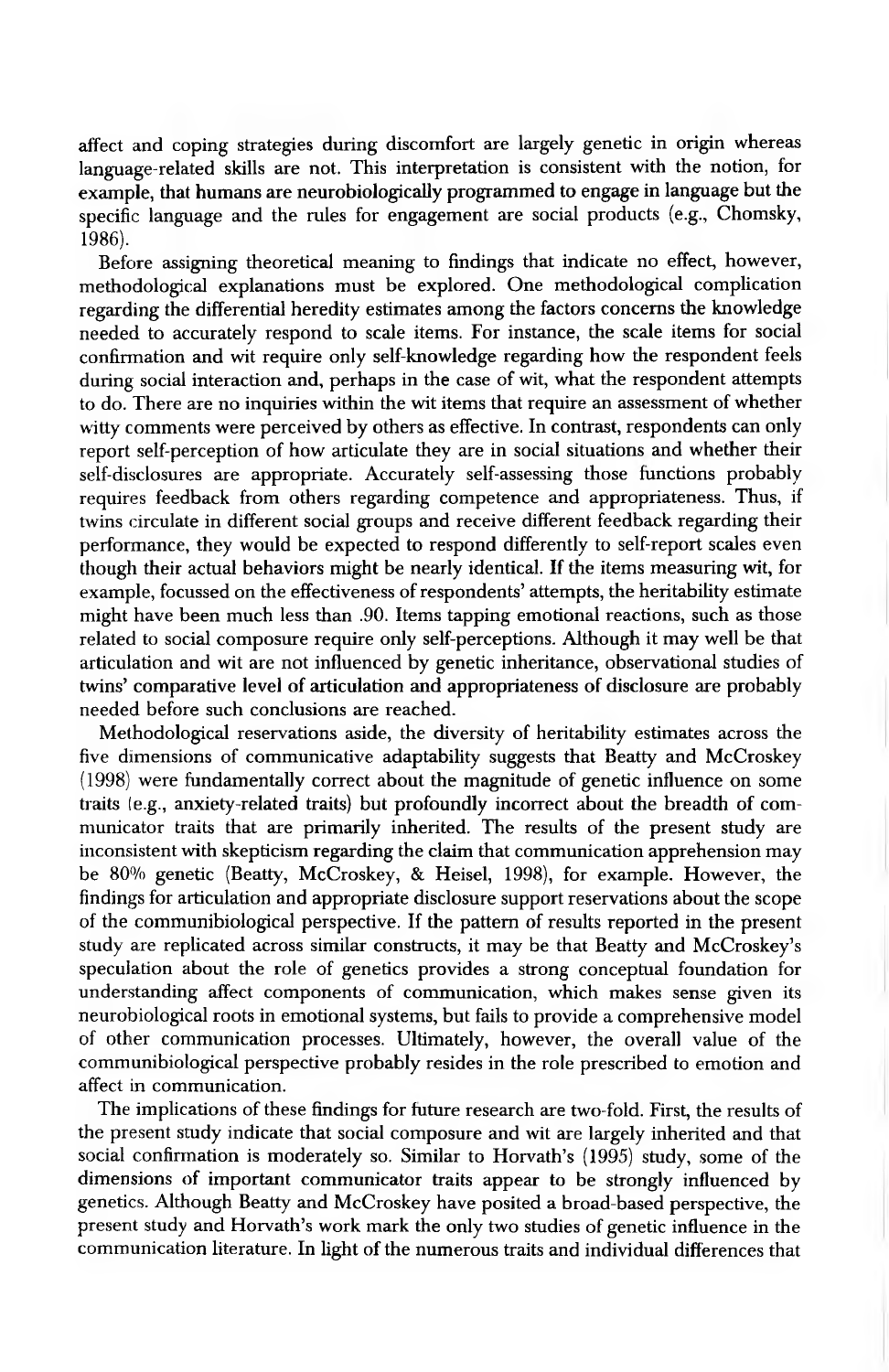have been advanced, further investigation into the heritability of those traits seems warranted. After all, glimpsing the degree to which stable inclinations among communicators are bound by genetic influence is relevatory about the etiology of a trait and its nature.

Second, the neurobiological processes underlying the genetically inherited features of communicative adaptability need mapping and verification. Given the connection between social composure and communication apprehension, the constructs are likely to share many of the neurological components described by Beatty, McCroskey, and Heisel (1998). Some of the neurobiological circuitry involved in social confirmation has been identified (e.g., Beatty & McCroskey, 1997) but to a lesser degree. The neurobiology of wit and much of the other constructs is not well understood. Considering that the behavior and affect of the inherited dimensions are manifestations of underlying neurobiology, theory can be greatly elaborated when the physiological mechanisms are understood more precisely.

#### *General Implications*

The results of this study focus attention on the discipline of communication within the broader "nature/nurture" question. A decade ago, Cappella (1991) advised communication scholars to examine biological explanations rather than rigidly adhering to social learning models. Since that time, a considerable body of evidence, and not just from twin studies, has accumulated that indicates nature plays a far more important role in the development of human interaction practices than previously imagined (for a review, see Beatty, McCroskey, & Valencic, 2001). We certainly acknowledge that some scholars balk at framing the nature/nurture issue as an either/or proposition. However, the fact remains that the greater the influence of nature, the smaller the effect of nurture. Instead of arguing about whether one perspective is simplistic or offensive to a particular view of what it means to be human, explanations should be accepted or rejected on the basis of the research evidence. Delving into the biological domain, however, challenges communication scholars to sharpen research skills in all regards.

One outcome that communication scholars must expect is that many of the heritability estimates for communication constructs will be considerably larger than routinely found by psychobiologists or sociobiologists. We should expect this because genetic effects are greatest when environmental conditions are held constant (Segal, 1999). Many of the dimensions of social behavior such as "fearfulness," "psychoticism," and "happiness" studied in psychology are broad constructs, cutting across situations. However, communication phenomena are conceptualized and measured in ways that build in a limiting context (i.e., communication). Indeed, it is precisely the contextual boundaries specified by the scholar that defines a particular construct as "communica tion" and provides theoretical separation from other disciplines. The fact that commu nication represents a subset of human behavior by its very nature suggests limitation of environmental variance. Therefore, large heritability estimates such as those reported in this study for social composure and wit should not be surprising.

Students of communication are interested not only in typologies of rhetorical strategies but they inquire about why people select specific tactics and why those tactics have different effects on different audiences. Our students are also interested in why some communicators seem unable to switch tactics even in the face of gross ineffectiveness (e.g., A1 Gore). Investigations of possible biological origins of message production.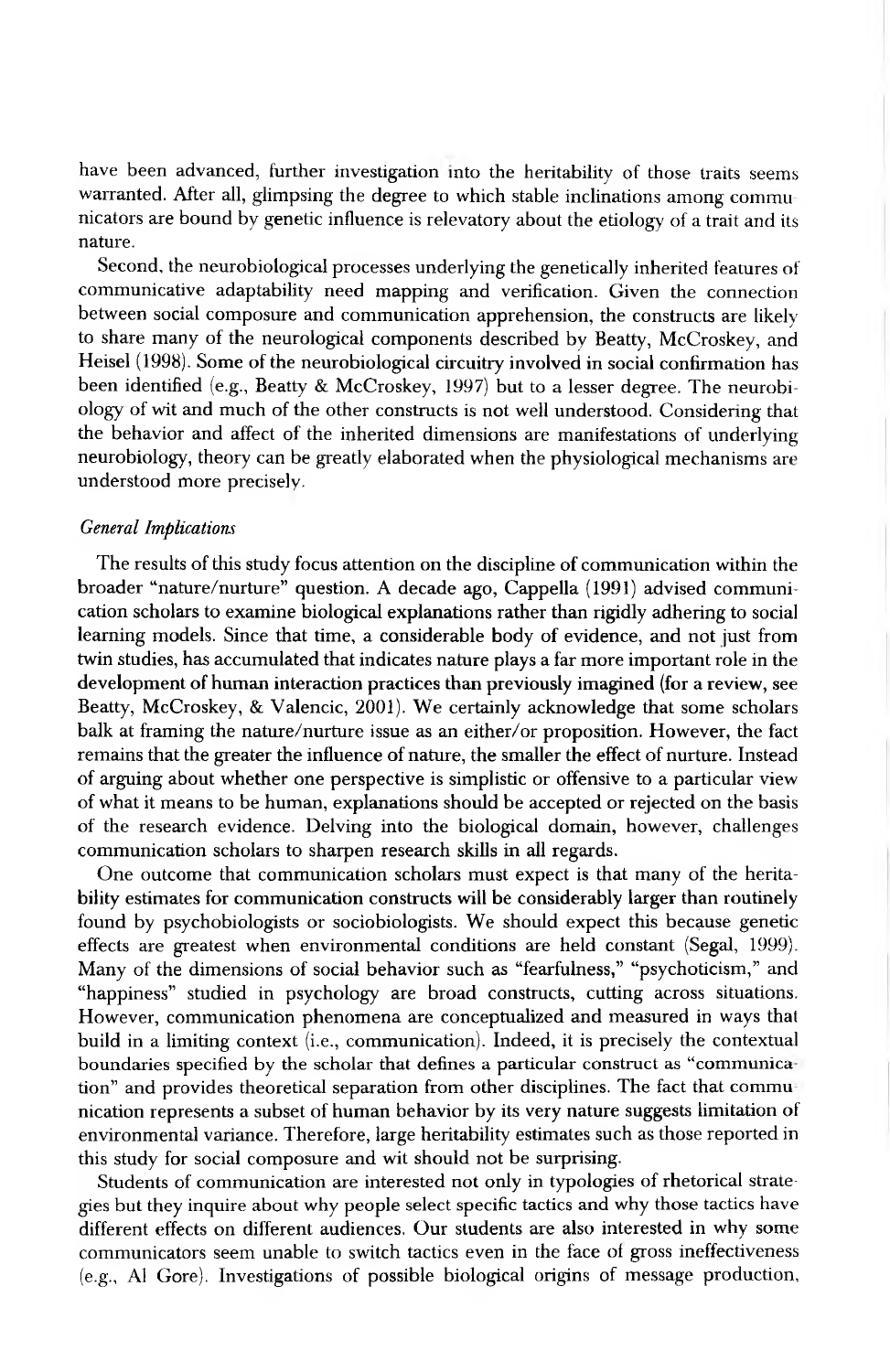including elements of planning and execution, and message effects complement descriptive studies. Uncovering genetic influences facilitates completion of the "big picture" of what it means to be rhetorical beings. Indeed, Kenneth Burke (1950) for one underscored the value of understanding the nature of the speaker and listener when he included the "actor" in the pentad. It is becoming increasingly clear that attention to individual differences in neurobiological functioning is necessary to fully appreciate the forces underlying significant communicative acts and effects whether in interpersonal, relational, group, organizational, mediated, or rhetorical contexts.

#### Notes

*MichaelJ. Beatty (Ph.D., Ohio State University, 1976) is Professor ofCommunication, University ofMissouri-St. Louis,* St. Louis, MO 63121. Lenora Marshall received a M.A. in Communication (1998) at Cleveland State University. Jill E. *Rudd (Ph.D., Kent State University, 1992) is Associate Professor ofCommunication, Cleveland State University. This* study was based on data collected by the second author as partial completion of the M.A. thesis under the direction of the *first author.*

<sup>1</sup>One of the initial criticisms of the twins design concerns the potential confounding effect of common environment on correlations derived from identical twins. The thrust of the argument is that it is difficult to determine whether observed similarities between identical twins are due to common genetics or similar upbringing. However, this objection is flawed in at least four crucial ways. First, researchers have long known that the correlations for twins raised together and twins raised apart are remarkably similar (e.g., Bouchard, Lykken, McGue, Segal, & Telligen, 1990; Loehlin & Nichols, 1976; Lykken, 1995; Shields, 1962). Second, research indicates that even when identical twins are treated alike, they do not demonstrate greater behavioral or personality resemblance than identical twins who are treated less alike (e.g., Loehlin & Nichols, 1976). Third, biologically unrelated infants of the same age who are adopted into families and raised as twins (sometimes referred to as *pseudotwins}* show far less subsequent resemblance in personality than do nonidentical twinsraised together (Segal, 1999). Importantly, fraternal twins share approximately 50% of their genes in common whereas pseudotwins share none in common. Finally, estimates of heritability are not based solely on the correlations for identical twins. All formulas for heritability remove potential environmental effects by subtracting correlations for fraternal twins, which contain possible effects of shared environment, from identical twin correlations. Overall, then, this criticism of the twins design is not consistent with the extant research literature.

<sup>2</sup>Some scholars have erroneously claimed that multiplying the difference between identical twins' and fraternal twins' correlations "inflates" heritability estimates (e.g., Condit, 2000). However, an elementary understanding of the genetic composition of each group illuminates the necessity of the adjustment. Recall that the objective of the formula is to remove the variance due to shared environment from that due to common genetics. If fraternal (nonidentical) twins were like pseudotwins, sharing no genes in common (see footnote 1), then merely subtracting the correlations would be sufficient. Unlike pseudotwins, however, fraternal twins share 50% of their genes. Therefore, the correlations for fraternal twins are not simply estimates of shared environment. When deriving heritability estimates from correlations obtained from identical and fraternal twins, the most commonly accepted formula devised by Falconer (1989) is:

$$
h^2 = 2(R_{\text{MZT}} - R_{\text{DZT}})
$$
  
= 2[(V\_g + V\_{\text{se}}) - (1/2 V\_g + V\_{\text{se}})]  
= 2(1/2 V\_g)  
= V'\_{\text{g}}

In the above,  $h^2$  represents the estimated heritability, R<sub>MZT</sub> and R<sub>DZT</sub> symbolize the correlations of identical and fraternal twins,  $V_{se}$  stands for the proportion of variance attributable to shared environment,  $V_{g}$  is the genetic variance, and  $V_g'$  represents the estimate of  $V_g'$ . If heredity estimates were derived by comparing correlations of half-siblings (who share about 25% of their genes), cousins (who share about 12.5% of their genes) or pseudotwins (who share no common genes) identical twins' correlations, the constant would be proportionately less than 2. Clearly, the ideal "control" group for heritability studies would consist of pseudotwins because correlations between variables would represent only environmental consequences. Unfortunately, however, few pseudotwin pairs exist, and they are difficult to locate.

<sup>3</sup>Duran's (1992) empirical work is informative about Beatty **and** McCroskey's position regarding the level of adaptability. Specifically, when descriptive data that Duran (1992) drew from four separate samples (total  $N = 461$ ) are examined, the notion that humans, as a species, are not highly adaptive does not seem unreasonable. The Communication Adaptability Scale (CAS) consists of 30 items, featuring a five-point response format (1 = Never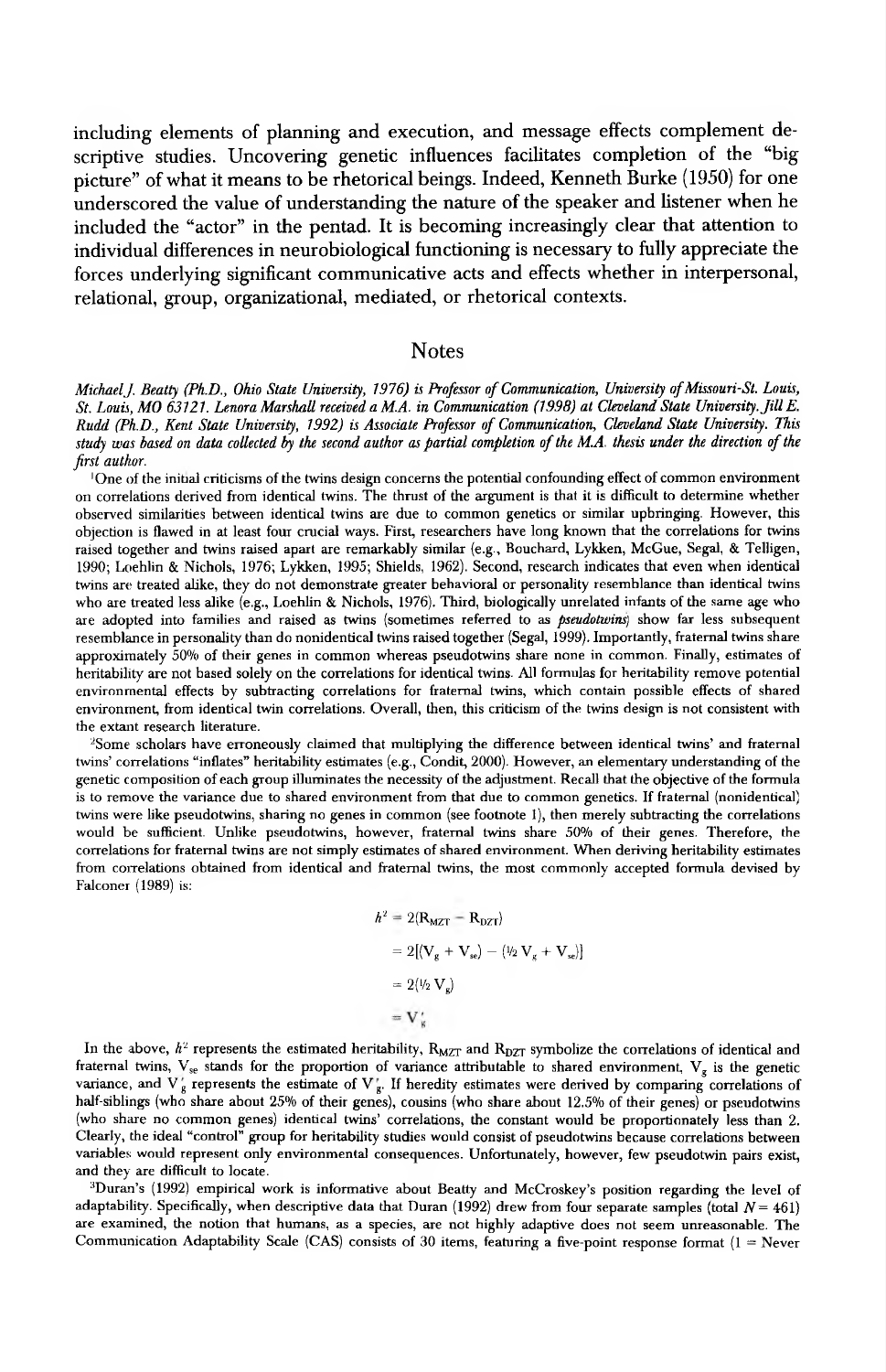True of Me; 2 = Rarely True of Me; 3 = Sometimes True of Me; 4 = Often True of Me; 5 = Always True of Me). Given these semantic anchors, individuals who consistently selected "sometimes true of me" would post CAS total scores of 120. However, Duran (1992) reported a mean for the CAS of 89.01, slightly less than the hypothetical neutral point, corresponding to an average response of "sometimes true of me." In light of the reported standard deviation *(s.d.* = 10.14), scores of 120 are nearly *three* standard deviations above the mean. According to the respondents' self-reports, those for whom adaptation is "often true" are statistically rare. Scores indicating an inclination somewhere between "often" and "always" adapting are even more rare, over *four* standard deviations above the mean. Although some individuals are clearly highly adaptable, the data just discussed seem to suggest that communicators who *often* attempt to adapt to social demands are not common.

#### Works Cited

- Beatty, MJ., & McCroskey, J.C. (1997). It's in our nature: Verbal aggressiveness as temperamental expression. *Communication Quarterly, 45,* 446-460.
- Beatty, MJ., & McCroskey,J.C. (1998). Interpersonal communication as temperamental expression: A communibiological paradigm. InJ.C. McCroskey,J.A. Daly, M.M. Martin, & MJ, Beatty (Eds.), *Communication andpersonality: Trait perspectives* (pp. 41-68). Cresskill, NJ: Hampton.
- Beatty, MJ., & McCroskey,J.C. (2000). A few comments about communibiology and the nature/nurture question. *Communication Education, 49,* 25-28. (a)
- Beatty, MJ., & McCroskey,J.C. (2000). Theory, scientific evidence, and the communibiological paradigm: Reflections on misguided criticism. *Communication Education, 49,* 36-44. (b).
- Beatty, MJ., McCroskey,J.C., & Heisel, A.D. (1998). Communication apprehension as temperamental expression: A communibiological paradigm. *Communication Monographs, 65,* 197-219.
- Beatty, M.J., McCroskey,J.C., & Valencic, K.M. (2001). *The biology ofcommunication: A Communibiological perspective.* Cresskill, NJ: Hampton.
- Bouchard, T.I., Jr., Lykken, D.T., McGue, M., Segal, N.L., & Telligen, A. (1990). Sources of human psychological differences: The Minnesota Study of Twins Reared Apart. *Science, 250,* 223-228.
- Burke, K. (1950). *A rhetoric ofmotives.* New York: Prentice-Hall,
- Cappella,J. (1991). The biological origins of automated patterns of human interaction. *Communication Theory, 1,* 4 -35.
- Chomsky, N. (1986). *Knowledge of language: Its nature, origin, and use.* New York: Praeger.
- Claridge, G., Center, S., & Hume, W.J. (1973). *Personality differences and biological variations: A study oftwins.* New York: Pergamon Press.
- Condit, C.M. (2000). Culture and biology in human communication: Toward a multi-causal model. *Communication Education, 49,* 7-24.
- Darwin, C. (1859). The origin of species by natural selection or the preservation of favoured races in the struggle of life. London: Murray.
- Delia, J.G., & Clark, R.A. (1977). Cognitive complexity, social perception, and the development of listener-adapted communication in six-, eight-, ten-, and twelve-year-old boys. *Communication Monographs, 44,* 326-345.
- Duran, R.L. (1983). Communication adaptability: A measure of social communicative competence. *Communication Quarterly, 31,* 320-326.
- Duran, R.L. (1992). Communicative adaptability: A review of conceptualization and measurement. *Communication Quarterly, 40,* 253-268.
- Duran, R.L., & Kelly, L. (1988). An investigation into the cognitive domain of competence II: The relationship between communicative competence and interaction involvement. *Communication Research Reports, 5,* 91-96.
- Falconer, D.S. (1989). *Introduction to quantitative genetics.* New York: Wiley.
- Hart, R.P., & Burks, D.M. (1972). Rhetorical sensitivity and social interaction. *Speech Monographs, 39,* 75-91.
- Hart, R.P., Carlson, R.E., & Eadie, W.F. (1980). Attitudes toward communication and the assessment of rhetorical sensitivity. *Communication Monographs, 47,* 1-22.
- Hettema, J. (1993). Biosocial adaptation: A strategic-tactical approach to individuality. In J. Hettema & I.J. Deary (Eds.) *Foundations ofpersonality (*pp*.* 139-164). Netherlands: Kluwer Academic Publishers.
- Hoffman, L.W. (1991). The influences ofthe family environment on personality: Accounting for sibling differences. *Psychological Bulletin, 110,* 189-203.
- Horvath, C.W. (1995). Biological origins of communicator style. *Communication Quarterly, 43,* 394-407.
- Hughes, C., & Cutting, A.L. (1999). Nature, nurture, and individual differences in early understanding of mind. *Psychological Science, 10,* 429-432.
- Loehlin,J., & Nichols, R. (1976). *Heredity, environment, andpersonality:A study of850sets oftwins.* Austin, TX: University of Texas Press.
- Lykken, D.T. (1982). Research with twins: The concept of emergenesis. *Psychophysiology, 19,* 361-373.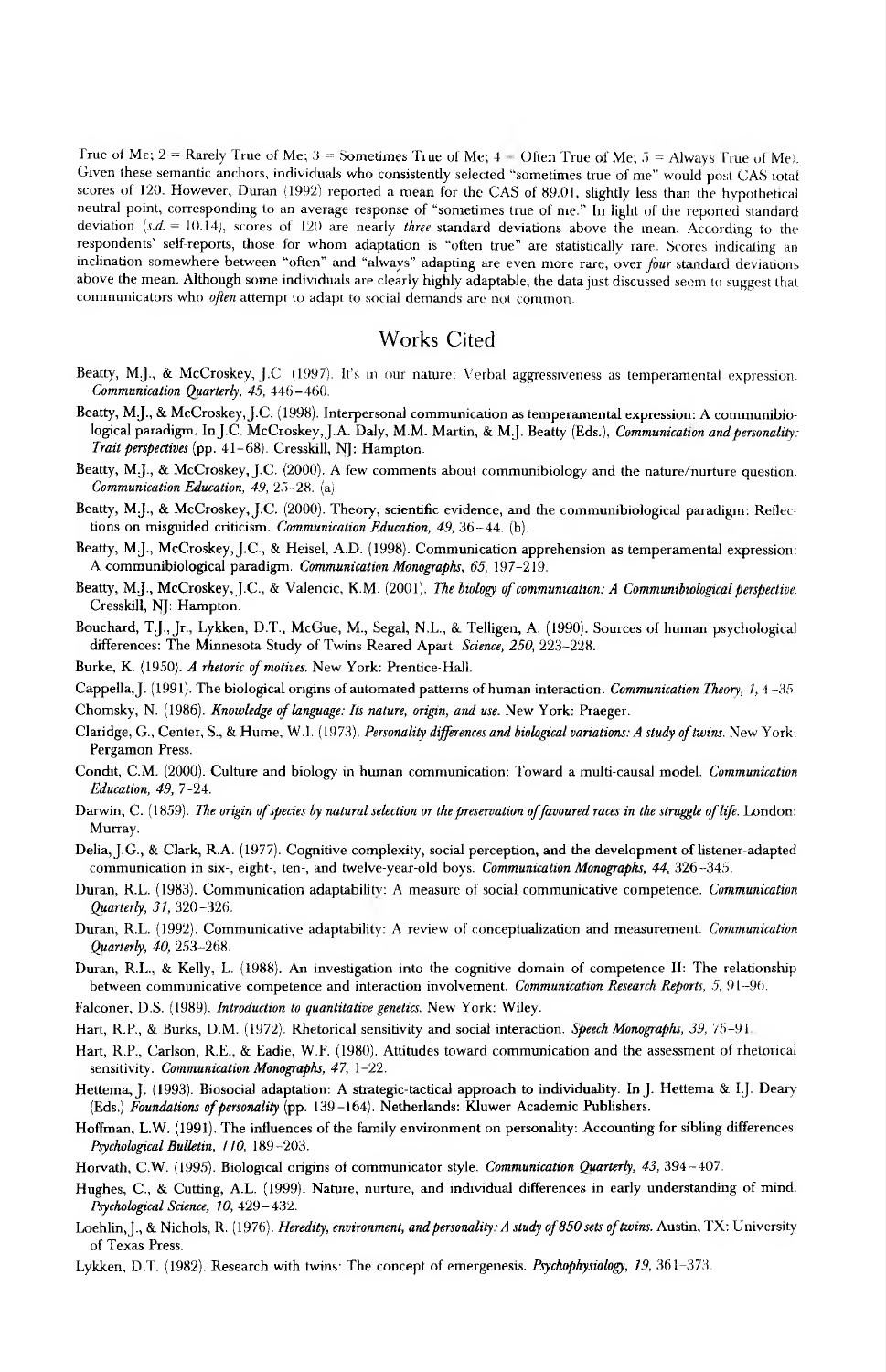Lykken, D.T. (1995). *The antisocialpersonalities.* Hillsdale, NJ: Lawrence Erlbaum.

- Martin, N., Boomsma, D., & Machin, G. (1997). A twin pronged attack on complex traits. *Nature Genetics, 17,* 387-392.
- McCroskey,J.C., & Young, T.J. (1979). The use and abuse of factor analysis in communication research. *Human Communication Research, 5,* 375-382.
- Norton, R.W. (1978). Foundation of a communicator style construct. *Human Communication Research, 4,* 99-112.

Ozer, DJ. (1985). Correlation and coefficient of determination. *Psychological Bulletin, 97,* 307-315.

Rushton, J.P., Fulker, D.W., Neal, M.C., Nias, D.K.B., & Eysenck, H.J. (1986). Altruism and aggression: The heritability of individual differences. *Journal ofPersonality and Social Psychology, 50,* 1192-1198.

Snyder, M. (1974). The self-monitoring of expressive behavior.*Journal ofPersonality and SocialPsychology, 30,*526-537.

- Segal, N.L. (1999). *Entwined lives: Twins and what they tell us about human behavior.* New York: Dutton.
- Shields,J. (1962). *Monozygotic twins: Brought up apart and brought up together.* London: Oxford University Press.
- Spitz, E.R., Reed, T., Busnel, M,, Marchaland, C., Roubertoux, P., & Carlier, M. (1996). Comparative diagnoses of twin zygosity by SSLP variant analysis, questionnaire, and dermatoglyphics analysis. *Behavior Genetics, 26,* 55-63.
- Valencic, K.M., Beatty, MJ., Rudd,J.E., Dobos,J.A., & Heisel, A.D. (1998). An empirical test *of*a communibiological model of verbal aggressiveness. *Communication Quarterly, 46,* 327-341.

Received: July 7, 2000

Final Revision Received: Jan 9, 2001 Accepted:January 12, 2001